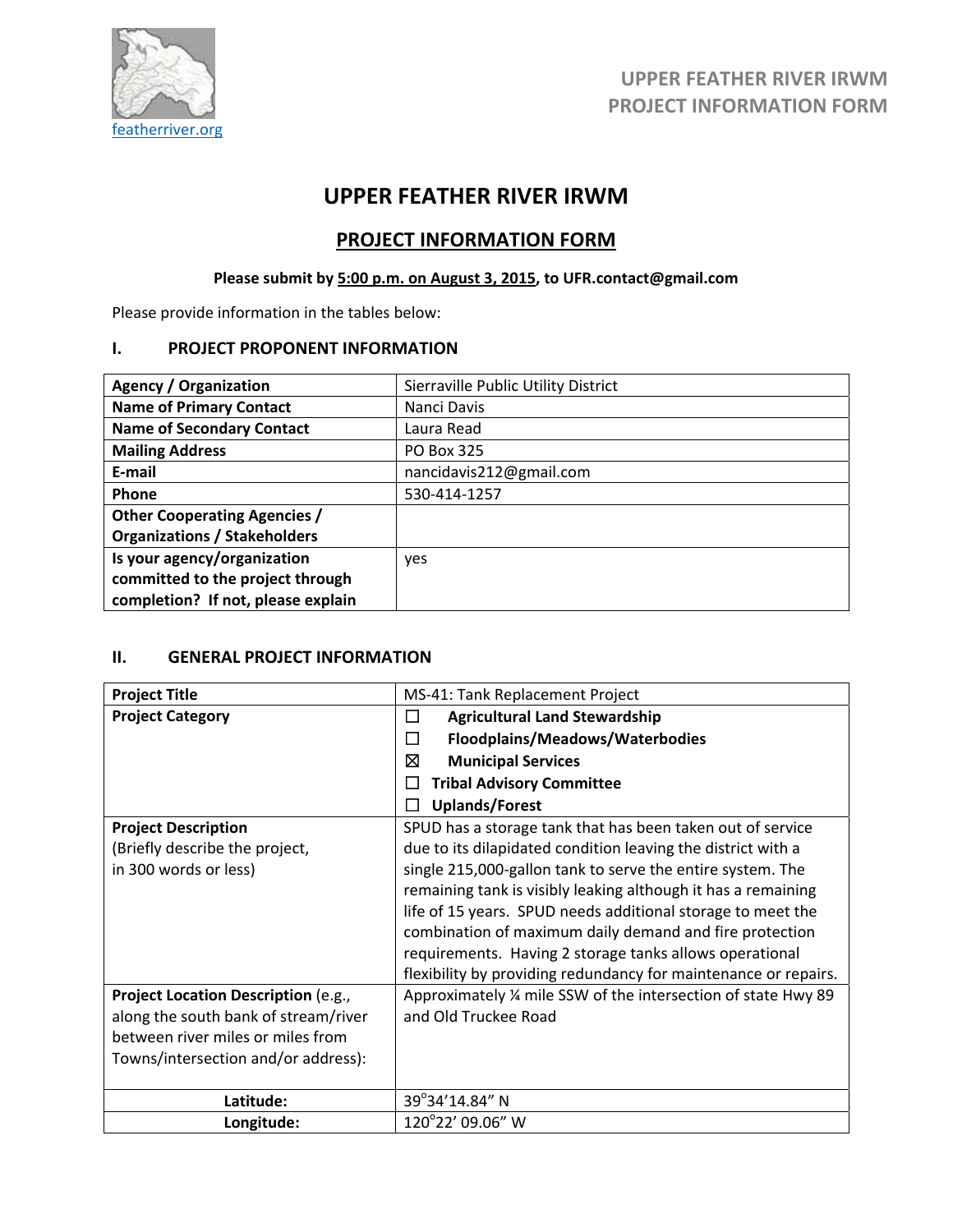### **III. APPLICABLE IRWM PLAN OBJECTIVES ADDRESSED**

For each of the objectives addressed by the project, provide a one to two sentence description of how the project contributes to attaining the objective and how the project outcomes will be quantified. If the project does not address *any* of the IRWM plan objectives, provide a one to two sentence description of how the project relates to a challenge or opportunity of the Region.

|                                                             | Will the<br>project |                                                                         | Quantification<br>(e.g. acres of |
|-------------------------------------------------------------|---------------------|-------------------------------------------------------------------------|----------------------------------|
|                                                             | address             |                                                                         | streams/wetlands                 |
| <b>Upper Feather River IRWM</b>                             | the                 | <b>Brief explanation of project</b>                                     | restored or                      |
| <b>Objectives:</b>                                          | objective?          | linkage to selected Objective                                           | enhanced)                        |
| Restore natural hydrologic                                  | $\square$ Yes       |                                                                         |                                  |
| functions.                                                  |                     |                                                                         |                                  |
|                                                             | $\boxtimes$ N/A     |                                                                         |                                  |
| Reduce potential for                                        | $\boxtimes$ Yes     | Will provide more dependable                                            | Potentially 300,000              |
| catastrophic wildland fires in                              |                     | source of fire suppression                                              | gallons                          |
| the Region.                                                 | $\Box$ N/A          | water to support initial attack                                         |                                  |
|                                                             |                     | activities                                                              |                                  |
| <b>Build communication and</b><br>collaboration among water | $\boxtimes$ Yes     | SPUD is a collaboration of<br>water resource stakeholders               | 134 hook-ups                     |
| resources stakeholders in the                               | $\Box$ N/A          | and improvements will serve all                                         |                                  |
| Region.                                                     |                     | stakeholders in the district                                            |                                  |
| Work with DWR to develop                                    | $\boxtimes$ Yes     | Increases water supply for                                              | 300,000 gallons                  |
| strategies and actions for the                              |                     | service area                                                            |                                  |
| management, operation, and                                  | $\boxtimes$ N/A     |                                                                         |                                  |
| control of SWP facilities in the                            |                     |                                                                         |                                  |
| <b>Upper Feather River</b>                                  |                     |                                                                         |                                  |
| Watershed in order to increase                              |                     |                                                                         |                                  |
| water supply, recreational, and                             |                     |                                                                         |                                  |
| environmental benefits to the                               |                     |                                                                         |                                  |
| Region.                                                     |                     |                                                                         |                                  |
| Encourage municipal service<br>providers to participate in  | $\boxtimes$ Yes     | Sierraville Public Utility District<br>is a municipal service provider. | Increase of<br>300,000 gallons   |
| regional water management                                   | $\Box$ N/A          | This project would allow us to                                          |                                  |
| actions that improve water                                  |                     | service one tank without                                                |                                  |
| supply and water quality.                                   |                     | interruption of water delivery,                                         |                                  |
|                                                             |                     | providing better water quality,                                         |                                  |
|                                                             |                     | reliability and supply to the                                           |                                  |
|                                                             |                     | district.                                                               |                                  |
| Continue to actively engage in                              | $\Box$ Yes          |                                                                         |                                  |
| FERC relicensing of                                         |                     |                                                                         |                                  |
| hydroelectric facilities in the                             | $\boxtimes$ N/A     |                                                                         |                                  |
| Region.                                                     |                     |                                                                         |                                  |
|                                                             |                     |                                                                         |                                  |
|                                                             |                     |                                                                         |                                  |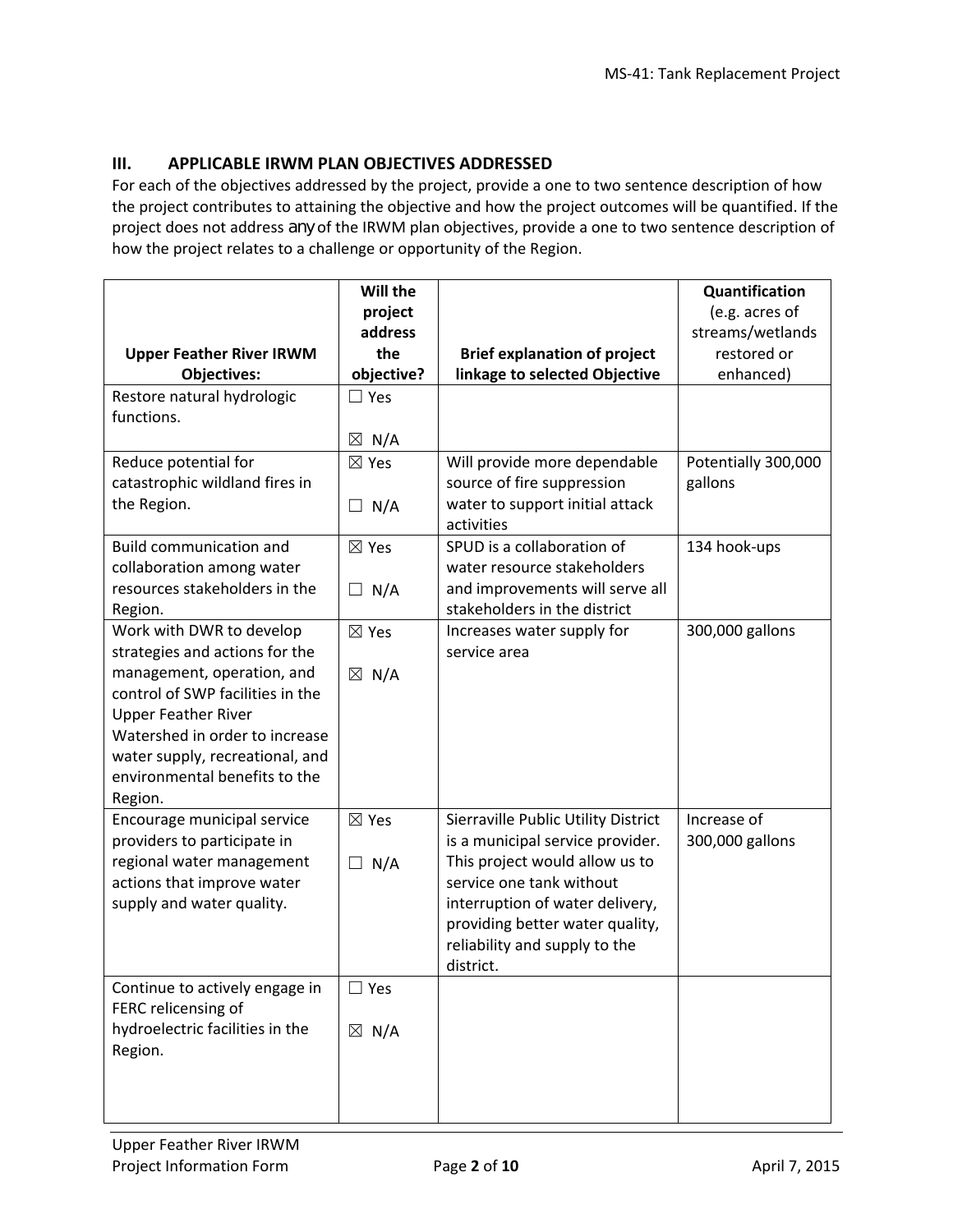| <b>Upper Feather River IRWM</b><br><b>Objectives:</b><br>Address economic challenges<br>of municipal service providers<br>to serve customers.            | Will the<br>project<br>address<br>the<br>objective?<br>$\boxtimes$ Yes<br>$\Box$ N/A | <b>Brief explanation of project</b><br>linkage to selected Objective<br>Sierraville is a Severely<br>Disadvantaged Community and<br>Grant funding is necessary to<br>provide safe, reliable water<br>supplies to the local<br>community. SPUD ratepayers<br>have said that an increase in<br>rates to pay for infrastructure<br>improvements would be a<br>serious economic challenge.                                                                                                                                                                                                                                                                                  | Quantification<br>(e.g. acres of<br>streams/wetlands<br>restored or<br>enhanced) |
|----------------------------------------------------------------------------------------------------------------------------------------------------------|--------------------------------------------------------------------------------------|-------------------------------------------------------------------------------------------------------------------------------------------------------------------------------------------------------------------------------------------------------------------------------------------------------------------------------------------------------------------------------------------------------------------------------------------------------------------------------------------------------------------------------------------------------------------------------------------------------------------------------------------------------------------------|----------------------------------------------------------------------------------|
| Protect, restore, and enhance<br>the quality of surface and<br>groundwater resources for all<br>beneficial uses, consistent with<br>the RWQC Basin Plan. | $\boxtimes$ Yes<br>$\Box$ N/A                                                        | A new storage tank would allow<br>us to better manage the effects<br>of our water system on the<br>groundwater taken from RR<br>Springs                                                                                                                                                                                                                                                                                                                                                                                                                                                                                                                                 |                                                                                  |
| Address water resources and<br>wastewater needs of DACs and<br>Native Americans.                                                                         | $\boxtimes$ Yes<br>$\Box$ N/A                                                        | Sierraville is a DAC. This project<br>would address the water<br>resource needs of Sierraville.<br>Sierraville is a hub for tourist<br>and commercial traffic between<br>Interstate 80 and the other<br>communities in the Sierra<br>Valley (the headwaters region<br>for the Middle Fork of the<br>Feather River). Most of the<br>commercial and recreational<br>traffic entering the headwaters<br>area flows through Sierraville.<br>Many visitors stop for food and<br>travel related services in town.<br>A failure of the domestic water<br>supply for this community will<br>hurt the economic viability of<br>the communities in Sierra and<br>Plumas Counties. | 134 hook-ups and<br>tourists who<br>support the local<br>economy                 |
| Coordinate management of<br>recharge areas and protect<br>groundwater resources.                                                                         | $\Box$ Yes<br>$\boxtimes$ N/A                                                        |                                                                                                                                                                                                                                                                                                                                                                                                                                                                                                                                                                                                                                                                         |                                                                                  |
| Improve coordination of land<br>use and water resources<br>planning.                                                                                     | $\boxtimes$ Yes<br>$\Box$ N/A                                                        | Greater storage capacity allows<br>us to improve management of<br>water source                                                                                                                                                                                                                                                                                                                                                                                                                                                                                                                                                                                          |                                                                                  |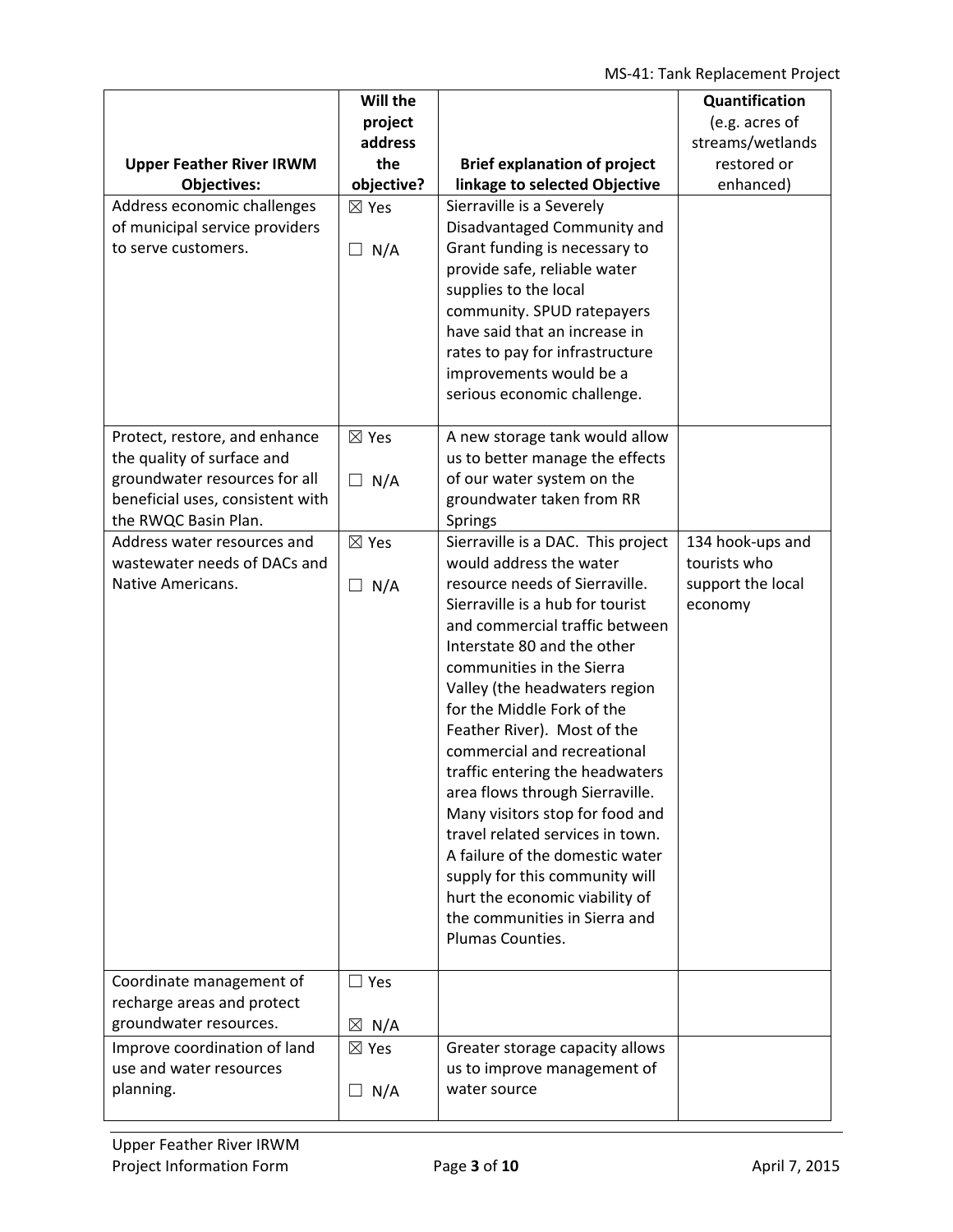MS‐41: Tank Replacement Project

|                                 | Will the        |                                     | Quantification   |
|---------------------------------|-----------------|-------------------------------------|------------------|
|                                 | project         |                                     | (e.g. acres of   |
|                                 | address         |                                     | streams/wetlands |
| <b>Upper Feather River IRWM</b> | the             | <b>Brief explanation of project</b> | restored or      |
| <b>Objectives:</b>              | objective?      | linkage to selected Objective       | enhanced)        |
| Maximize agricultural,          | $\boxtimes$ Yes | Greater storage capacity allows     |                  |
| environmental and municipal     |                 | us to improve management of         |                  |
| water use efficiency.           | N/A<br>П        | water source                        |                  |
| Effectively address climate     | $\boxtimes$ Yes | Greater storage capacity allows     |                  |
| change adaptation and/or        |                 | us to improve management of         |                  |
| mitigation in water resources   | $\Box$ N/A      | water source and provides           |                  |
| management.                     |                 | protection against potential        |                  |
|                                 |                 | diminishing source                  |                  |
| Improve efficiency and          | $\boxtimes$ Yes | Greater storage capacity allows     |                  |
| reliability of water supply and |                 | us to improve management of         |                  |
| other water-related             | $\Box$ N/A      | water source. This is our           |                  |
| infrastructure.                 |                 | primary objective.                  |                  |
| Enhance public awareness and    | $\boxtimes$ Yes | SPUD would engage community         |                  |
| understanding of water          |                 | outreach and strive for             |                  |
| management issues and needs.    | $\Box$ N/A      | effective communication with        |                  |
|                                 |                 | all stakeholders                    |                  |
| Address economic challenges     | $\Box$ Yes      |                                     |                  |
| of agricultural producers.      |                 |                                     |                  |
|                                 | $\boxtimes$ N/A |                                     |                  |
| Work with counties/             | $\boxtimes$ Yes | SPUD Board of Directors is a        |                  |
| communities/groups to make      |                 | volunteer group committed to        |                  |
| sure staff capacity exists for  | $\Box$ N/A      | assuring responsible                |                  |
| actual administration and       |                 | management of the district.         |                  |
| implementation of grant         |                 | We have no paid staff, only a       |                  |
| funding.                        |                 | contract water system operator      |                  |
|                                 |                 | and secretary. We are               |                  |
|                                 |                 | prepared to work with the           |                  |
|                                 |                 | IRWM and the County to              |                  |
|                                 |                 | administer any resultant grant      |                  |
|                                 |                 | and see this project through to     |                  |
|                                 |                 | completion. We are prepared         |                  |
|                                 |                 | to resource accordingly.            |                  |

If no objectives are addressed, describe how the project relates to a challenge or opportunity for the Region: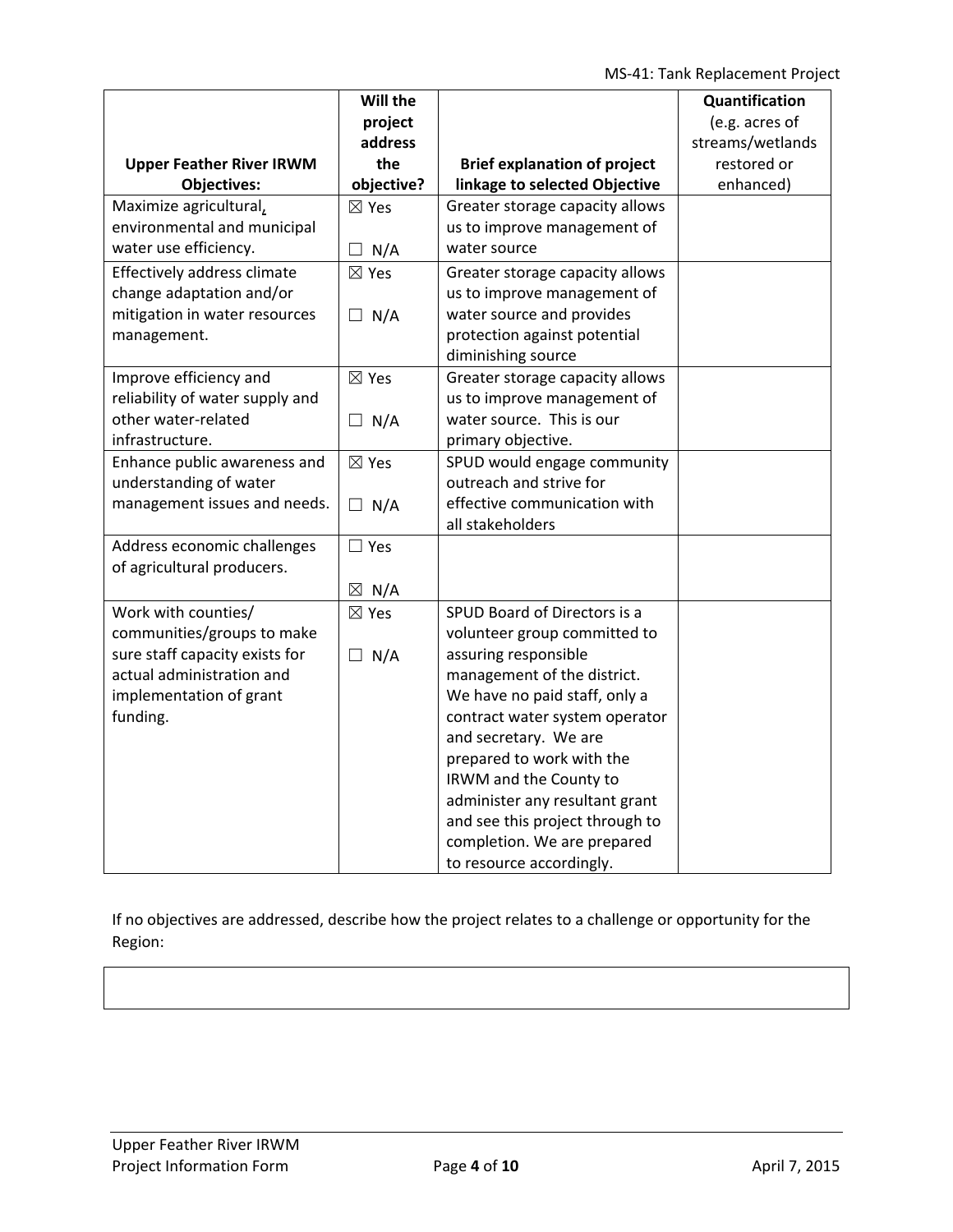### **IV. PROJECT IMPACTS AND BENEFITS**

Please provide a summary of the expected project benefits and impacts in the table below or check N/A if not applicable; **do no leave a blank cell.** Note that DWR encourages multi‐benefit projects.

|                                                                                                                                                                                                                                                                                                                                   | If applicable, describe benefits or impacts of the project with respect to:                                       |                 |                                                           |  |  |  |
|-----------------------------------------------------------------------------------------------------------------------------------------------------------------------------------------------------------------------------------------------------------------------------------------------------------------------------------|-------------------------------------------------------------------------------------------------------------------|-----------------|-----------------------------------------------------------|--|--|--|
| a.                                                                                                                                                                                                                                                                                                                                | <b>Native American Tribal Communities</b>                                                                         |                 |                                                           |  |  |  |
|                                                                                                                                                                                                                                                                                                                                   |                                                                                                                   | $\boxtimes$ N/A |                                                           |  |  |  |
|                                                                                                                                                                                                                                                                                                                                   | b. Disadvantaged Communities <sup>1</sup>                                                                         |                 | Sierraville is designated as a Severely                   |  |  |  |
|                                                                                                                                                                                                                                                                                                                                   |                                                                                                                   | $\Box N/A$      | Disadvantaged Community and SPUD<br>serves the community. |  |  |  |
| c.                                                                                                                                                                                                                                                                                                                                | <b>Environmental Justice</b> <sup>2</sup>                                                                         |                 | SPUD ensures fair and equal services                      |  |  |  |
|                                                                                                                                                                                                                                                                                                                                   |                                                                                                                   | $\Box$ N/A      | regardless of race, culture, income, or                   |  |  |  |
|                                                                                                                                                                                                                                                                                                                                   |                                                                                                                   |                 | any other cultural factors.                               |  |  |  |
| d.                                                                                                                                                                                                                                                                                                                                | <b>Drought Preparedness</b>                                                                                       |                 | Greater storage capacity provides                         |  |  |  |
|                                                                                                                                                                                                                                                                                                                                   |                                                                                                                   | $\Box N/A$      | reliable service during drought and                       |  |  |  |
|                                                                                                                                                                                                                                                                                                                                   |                                                                                                                   |                 | allows for water collection at most<br>beneficial times.  |  |  |  |
| e.                                                                                                                                                                                                                                                                                                                                | Assist the region in adapting to effects of                                                                       |                 | Greater storage capacity provides                         |  |  |  |
|                                                                                                                                                                                                                                                                                                                                   | climate change <sup>3</sup>                                                                                       | $\Box N/A$      | reliable service during drought and                       |  |  |  |
|                                                                                                                                                                                                                                                                                                                                   |                                                                                                                   |                 | allows for water collection at most                       |  |  |  |
|                                                                                                                                                                                                                                                                                                                                   |                                                                                                                   |                 | beneficial times.                                         |  |  |  |
| f.                                                                                                                                                                                                                                                                                                                                | Generation or reduction of greenhouse                                                                             |                 |                                                           |  |  |  |
|                                                                                                                                                                                                                                                                                                                                   | gas emissions (e.g. green technology)                                                                             | $\boxtimes$ N/A |                                                           |  |  |  |
| g.                                                                                                                                                                                                                                                                                                                                | Other expected impacts or benefits that                                                                           |                 |                                                           |  |  |  |
|                                                                                                                                                                                                                                                                                                                                   | are not already mentioned elsewhere                                                                               | $\boxtimes N/A$ |                                                           |  |  |  |
|                                                                                                                                                                                                                                                                                                                                   |                                                                                                                   |                 |                                                           |  |  |  |
|                                                                                                                                                                                                                                                                                                                                   | A Disadvantaged Community is defined as a community with an annual median household (MHI)                         |                 |                                                           |  |  |  |
| income that is less than 80 percent of the Statewide annual MHI. DWR's DAC mapping is available on                                                                                                                                                                                                                                |                                                                                                                   |                 |                                                           |  |  |  |
| the UFR website (http://featherriver.org/maps/).                                                                                                                                                                                                                                                                                  |                                                                                                                   |                 |                                                           |  |  |  |
|                                                                                                                                                                                                                                                                                                                                   | <sup>2</sup> Environmental Justice is defined as the fair treatment of people of all races, cultures, and incomes |                 |                                                           |  |  |  |
| with respect to the development, adoption, implementation and enforcement of environmental laws,<br>the series of the contract of the contract of the contract of the contract of the contract of the contract of the contract of the contract of the contract of the contract of the contract of the contract of the contract of |                                                                                                                   |                 |                                                           |  |  |  |

regulations and policies. An example of environmental justice benefit would be to improve conditions (e.g. water supply, flooding, sanitation) in an area of racial minorities.

<sup>3</sup> Climate change effects are likely to include increased flooding, extended drought, and associated secondary effects such as increased wildfire risk, erosion, and sedimentation.

DWR encourages multiple benefit projects which address one or more of the following elements (PRC §75026(a). Indicate which elements are addressed by your project.

| a. | Water supply reliability, water        | $\boxtimes$ Yes | g. | Drinking water treatment and   | $\boxtimes$ Yes |
|----|----------------------------------------|-----------------|----|--------------------------------|-----------------|
|    | conservation, water use efficiency     | $\Box$ N/A      |    | distribution                   | $\Box$ N/A      |
|    | b. Stormwater capture, storage, clean- | Yes             | h. | Watershed protection and       | $\boxtimes$ Yes |
|    | up, treatment, management              | $\boxtimes$ N/A |    | management                     | $\Box$ N/A      |
|    | Removal of invasive non-native         | $\Box$ Yes      |    | Contaminant and salt removal   | $\Box$ Yes      |
|    | species, creation/enhancement of       | $\boxtimes$ N/A |    | through reclamation/desalting, | $\boxtimes$ N/A |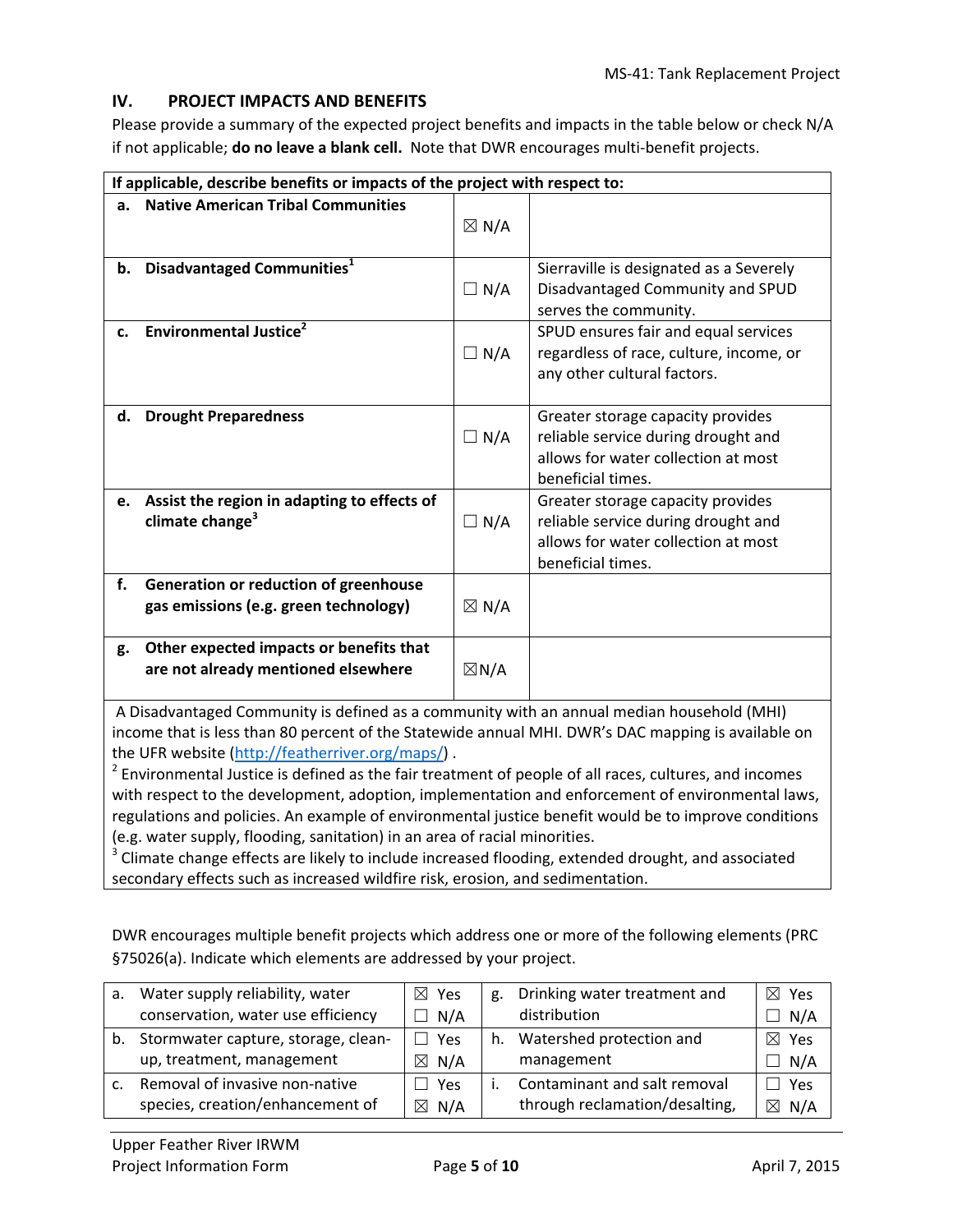MS‐41: Tank Replacement Project

|    | wetlands,                          |                    |    | other treatment technologies    |          |
|----|------------------------------------|--------------------|----|---------------------------------|----------|
|    | acquisition/protection/restoration |                    |    | and conveyance of recycled      |          |
|    | of open space and watershed lands  |                    |    | water for distribution to users |          |
| d. | Non-point source pollution         | Yes                | J. | Planning and implementation of  | Yes      |
|    | reduction, management and          | $\boxtimes$ N/A    |    | multipurpose flood              | N/A<br>⊠ |
|    | monitoring                         |                    |    | management programs             |          |
|    | e. Groundwater recharge and        | $\boxtimes$ Yes    | k. | Ecosystem and fisheries         | Yes      |
|    | management projects                | N/A                |    | restoration and protection      | N/A<br>⊠ |
| f. | Water banking, exchange,           | Yes                |    |                                 |          |
|    | reclamation, and improvement of    | N/A<br>$\boxtimes$ |    |                                 |          |
|    | water quality                      |                    |    |                                 |          |

### **V. RESOURCE MANAGEMENT STRATEGIES**

For each resource management strategy (RMS) employed by the project, provide a one to two sentence description in the table below of how the project incorporates the strategy. A description of the RMS can be found in Volume 2 of the 2013 California Water Plan (http://featherriver.org/2013-californiawater-plan-update/).

|                                                     | <b>Will the Project</b>                           |                                                                                                                                         |
|-----------------------------------------------------|---------------------------------------------------|-----------------------------------------------------------------------------------------------------------------------------------------|
|                                                     | incorporate                                       | Description of how RMS to be employed,                                                                                                  |
| <b>Resource Management Strategy</b>                 | RMS?                                              | if applicable                                                                                                                           |
| <b>Reduce Water Demand</b>                          |                                                   |                                                                                                                                         |
| Agricultural Water Use Efficiency                   | $\boxtimes$ No<br>$\Box$ Yes                      |                                                                                                                                         |
| Urban water use efficiency                          | $\boxtimes$ Yes<br>$\Box$<br><b>No</b>            | Creates a more efficient storage and delivery<br>system                                                                                 |
| <b>Improve Flood Management</b>                     |                                                   |                                                                                                                                         |
| Flood management                                    | $\boxtimes$<br>Yes<br><b>No</b>                   |                                                                                                                                         |
| <b>Improve Operational Efficiency and Transfers</b> |                                                   |                                                                                                                                         |
| Conveyance - regional/local                         | $\boxtimes$ Yes $\Box$<br><b>No</b>               | Having 2 storage tanks allows operational<br>flexibility by providing redundancy for<br>maintenance or repairs.                         |
| System reoperation                                  | $\boxtimes$ Yes<br>$\Box$<br>No                   | The improvement of existing operations and<br>management procedures of water facilities<br>to meet needs more efficiently and reliably. |
| Water transfers                                     | $\boxtimes$<br><b>No</b><br>Yes                   |                                                                                                                                         |
| <b>Increase Water Supply</b>                        |                                                   |                                                                                                                                         |
| Conjunctive management                              | $\boxtimes$<br><b>No</b><br>Yes                   |                                                                                                                                         |
| <b>Precipitation Enhancement</b>                    | $\boxtimes$<br><b>No</b><br>Yes                   |                                                                                                                                         |
| Municipal recycled water                            | $\boxtimes$ No<br>$\Box$ Yes                      |                                                                                                                                         |
| Surface storage - regional/local                    | $\boxtimes$ Yes<br>$\Box$<br><b>No</b>            | The use of human-made, above-ground<br>reservoirs to collect water for later release<br>when needed.                                    |
| <b>Improve Water Quality</b>                        |                                                   |                                                                                                                                         |
| Drinking water treatment and<br>distribution        | $\boxtimes$ Yes<br>$\vert \ \ \vert$<br><b>No</b> | Better management of SPUD resources.<br>Pumping can occur during off-peak hours<br>resulting in operational savings.                    |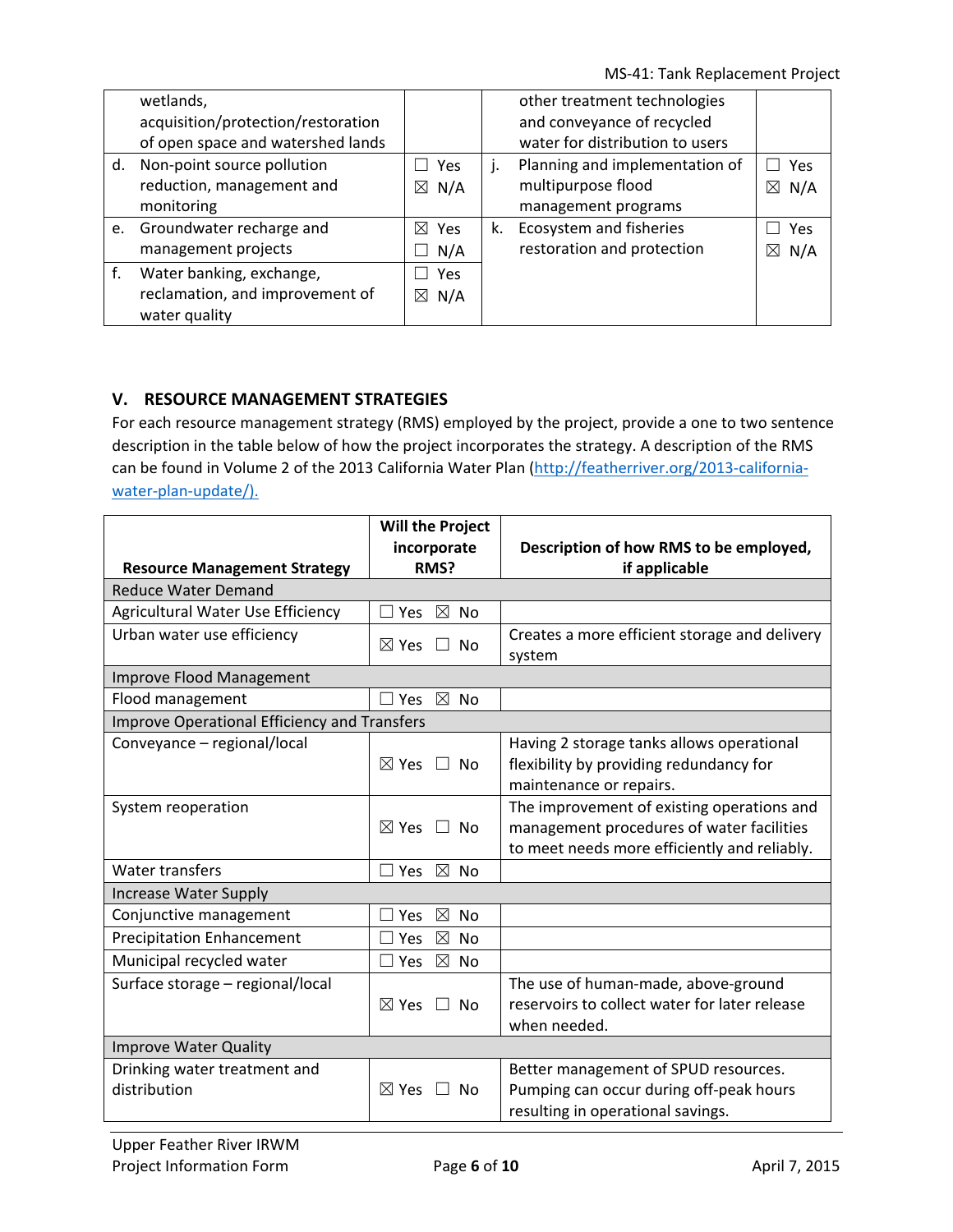|                                        | <b>Will the Project</b>                     |                                                         |
|----------------------------------------|---------------------------------------------|---------------------------------------------------------|
| <b>Resource Management Strategy</b>    | incorporate<br>RMS?                         | Description of how RMS to be employed,<br>if applicable |
| Groundwater remediation/aquifer        |                                             |                                                         |
| remediation                            | $\square$ Yes $\square$ No                  |                                                         |
| Matching water quality to water        | $\Box$ Yes $\boxtimes$ No                   |                                                         |
| use                                    |                                             |                                                         |
| Pollution prevention                   | $\boxtimes$<br><b>No</b><br>Yes             |                                                         |
| Salt and salinity management           | $\boxtimes$<br>$\Box$ Yes<br><b>No</b>      |                                                         |
| Urban storm water runoff<br>management | $\sqsupset$ Yes $\;\boxtimes\;$ No          |                                                         |
| <b>Practice Resource Stewardship</b>   |                                             |                                                         |
| Agricultural land stewardship          | $\boxtimes$<br><b>No</b><br>Yes             |                                                         |
| Ecosystem restoration                  | $\boxtimes$<br>∃ Yes<br><b>No</b>           |                                                         |
| Forest management                      | $\boxtimes$<br>∃ Yes<br><b>No</b>           |                                                         |
| Land use planning and                  |                                             | SPUD will install new storage tank where                |
| management                             | $\boxtimes$ Yes $\Box$ No                   | existing abandoned tank is located. There               |
|                                        |                                             | will be no expansion of land use for this               |
|                                        |                                             | project.                                                |
| Recharge area protection               | $\boxtimes$<br><b>No</b><br>$\sqsupset$ Yes |                                                         |
| Sediment management                    | $\boxtimes$<br>$\exists$ Yes<br><b>No</b>   |                                                         |
| Watershed management                   | $\boxtimes$ Yes<br>No<br>$\perp$            | SPUD will plant new trees and shrubbery to              |
|                                        |                                             | stabilize erosion and mitigate runoff.                  |
| People and Water                       |                                             |                                                         |
| <b>Economic incentives</b>             | $\boxtimes$ Yes $\Box$ No                   | Increased storage will allow off-peak                   |
|                                        |                                             | electrical use.                                         |
| Outreach and engagement                | $\boxtimes$ Yes $\Box$ No                   | SPUD encourages and educates on                         |
|                                        |                                             | conservation methods.                                   |
| Water and culture                      | $\boxtimes$ Yes<br><b>No</b><br>$\Box$      | SPUD educates residents including long time             |
|                                        |                                             | ranchers on water conservation practices.               |
| Water-dependent recreation             | $\boxtimes$ No<br>Yes                       |                                                         |
| Wastewater/NPDES                       | $\boxtimes$ No<br>$\sqsupset$ Yes           |                                                         |

Other RMS addressed and explanation: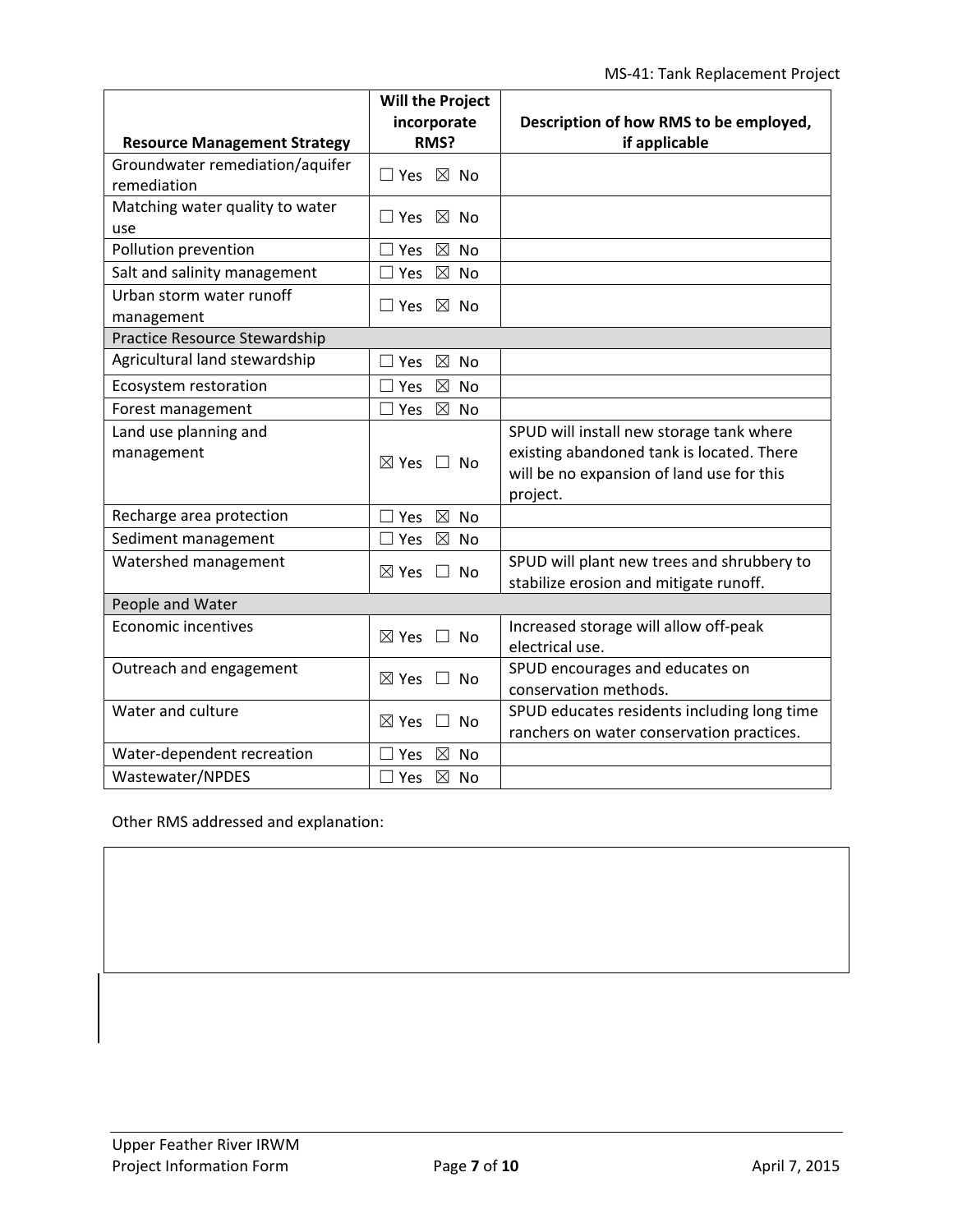### **VI. PROJECT COST AND FINANCING**

Please provide any estimates of project cost, sources of funding, and operation and maintenance costs, as well as the source of the project cost in the table below.

|                                                                                  | <b>PROJECT BUDGET</b>                                                    |                                                |  |                                            |  |                                          |                             |  |
|----------------------------------------------------------------------------------|--------------------------------------------------------------------------|------------------------------------------------|--|--------------------------------------------|--|------------------------------------------|-----------------------------|--|
|                                                                                  | $\boxtimes$ Yes<br>$\Box$ No                                             |                                                |  |                                            |  |                                          |                             |  |
|                                                                                  | Project serves a need of a DAC?:<br>Funding Match Waiver request?:       | $\boxtimes$ Yes $\Box$ No                      |  |                                            |  |                                          |                             |  |
|                                                                                  |                                                                          |                                                |  |                                            |  |                                          |                             |  |
|                                                                                  | <b>Cost Share:</b>                                                       |                                                |  |                                            |  |                                          |                             |  |
|                                                                                  |                                                                          |                                                |  | <b>Non-State Fund</b><br>Source*           |  | <b>Cost Share:</b><br><b>Other State</b> |                             |  |
|                                                                                  |                                                                          | Requested<br>Grant                             |  | (Funding                                   |  | <b>Fund</b>                              | <b>Total</b>                |  |
|                                                                                  | Category                                                                 | Amount                                         |  | Match)                                     |  | Source*                                  | Cost                        |  |
| a.                                                                               | <b>Direct Project Administration</b>                                     | 5,000                                          |  |                                            |  |                                          | 5,000                       |  |
| b.                                                                               | <b>Land Purchase/Easement</b>                                            |                                                |  |                                            |  |                                          |                             |  |
| c.                                                                               | <b>Planning/Design/Engineer</b>                                          | 25,000                                         |  |                                            |  |                                          | 25,000                      |  |
|                                                                                  | ing/Environmental                                                        |                                                |  |                                            |  |                                          |                             |  |
| d.                                                                               | <b>Construction/Implementation</b>                                       | 535,000                                        |  |                                            |  |                                          | 535,000                     |  |
| <b>Environmental Compliance/</b><br>8,500<br>e.<br><b>Mitigation/Enhancement</b> |                                                                          |                                                |  |                                            |  | 8,500                                    |                             |  |
| f.                                                                               | <b>Construction Administration</b>                                       | 10,000                                         |  |                                            |  |                                          | 10,000                      |  |
| g.                                                                               | <b>Other Costs</b>                                                       |                                                |  |                                            |  |                                          |                             |  |
| h.                                                                               | <b>Construction/Implementation</b><br>Contingency                        | 46,500                                         |  |                                            |  |                                          | 46,500                      |  |
| i.                                                                               | <b>Grand Total (Sum rows (a)</b><br>through (h) for each column)         | 630,000                                        |  |                                            |  |                                          | 630,000                     |  |
| j.                                                                               | Can the Project be phased?                                               | ⊃ Yes ⊠ No                                     |  | If yes, provide cost breakdown by phases   |  |                                          |                             |  |
|                                                                                  |                                                                          | <b>Project Cost</b>                            |  | <b>O&amp;M Cost</b>                        |  |                                          | <b>Description of Phase</b> |  |
|                                                                                  | Phase 1                                                                  |                                                |  |                                            |  |                                          |                             |  |
|                                                                                  | Phase 2                                                                  |                                                |  |                                            |  |                                          |                             |  |
|                                                                                  | Phase 3                                                                  |                                                |  |                                            |  |                                          |                             |  |
|                                                                                  | Phase 4                                                                  |                                                |  |                                            |  |                                          |                             |  |
| k.                                                                               | Explain how operation and maintenance costs will be                      |                                                |  | From rate-payers monthly payments and      |  |                                          |                             |  |
|                                                                                  | financed for the 20-year planning period for project                     |                                                |  | reserve - maintenance costs should be      |  |                                          |                             |  |
|                                                                                  | implementation (not grant funded).                                       |                                                |  |                                            |  | reduced as compared to current           |                             |  |
|                                                                                  |                                                                          | operation because of increased<br>efficiencies |  |                                            |  |                                          |                             |  |
| I.                                                                               | Has a Cost/Benefit analysis been completed?<br>$\boxtimes$ Yes $\Box$ No |                                                |  |                                            |  |                                          |                             |  |
| m.                                                                               | Describe what impact there may be if the project is                      |                                                |  | Life of existing storage tank is 10 years. |  |                                          |                             |  |
|                                                                                  | not funded (300 words or less)                                           |                                                |  | SPUD will have less storage capacity,      |  |                                          |                             |  |
|                                                                                  |                                                                          |                                                |  | decreased reliability of service, and no   |  |                                          |                             |  |
|                                                                                  |                                                                          |                                                |  | storage capacity in 15 years to serve the  |  |                                          |                             |  |
|                                                                                  | residents, businesses, or tourists of<br>Sierraville.                    |                                                |  |                                            |  |                                          |                             |  |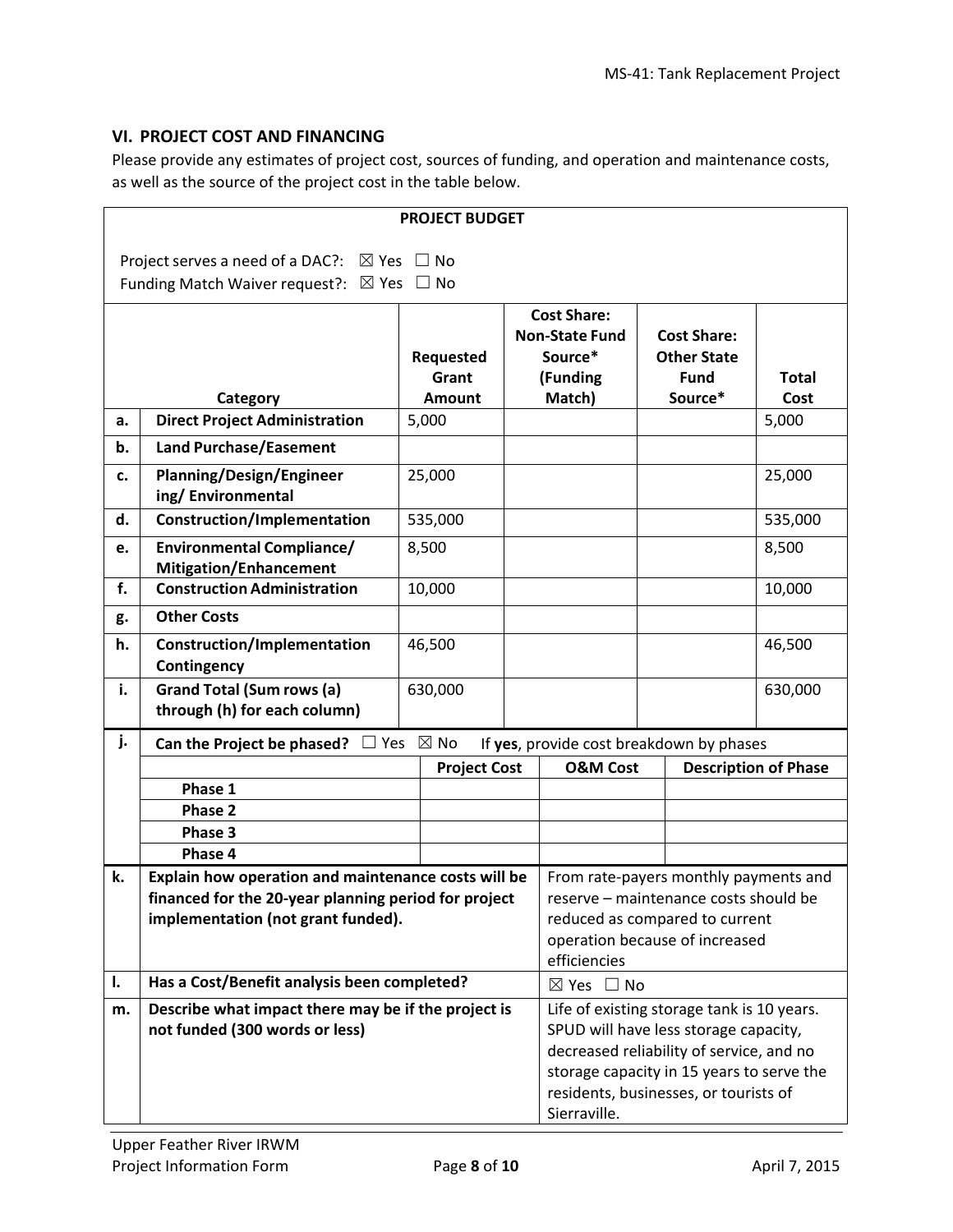\*List all sources of funding. Note: See Project Development Manual, Exhibit B, for assistance in completing this table (http://featherriver.org/documents/).

### **VIII. PROJECT STATUS AND SCHEDULE**

Please provide a status of the project, level of completion as well as a description of the activities planned for each project stage. If unknown, enter **TBD**.

|                                              | <b>Check the</b> |                                 |                           |                     | Planned/          |
|----------------------------------------------|------------------|---------------------------------|---------------------------|---------------------|-------------------|
|                                              | Current          |                                 | <b>Description of</b>     | Planned/            | <b>Actual</b>     |
|                                              | Project          |                                 | <b>Activities in Each</b> | <b>Actual Start</b> | <b>Completion</b> |
| <b>Project Stage</b>                         | <b>Stage</b>     | Completed?                      | <b>Project Stage</b>      | Date (mm/yr)        | Date (mm/yr)      |
| a. Assessment and                            |                  | □<br>Yes                        | <b>SPUD hired Walters</b> | November 2011       | 3 months after    |
| <b>Evaluation</b>                            | Ø                | ⊠<br><b>No</b>                  | Engineering to            |                     | funding           |
|                                              |                  | N/A<br>$\Box$                   | create Preliminary        |                     | secured.          |
|                                              |                  |                                 | <b>Engineering Report</b> |                     |                   |
| b. Final Design                              |                  | □<br>Yes                        | We have                   | Upon securing       | 12 months after   |
|                                              | □                | $\boxtimes$<br>No               | recommendations           | grant funding.      | funding           |
|                                              |                  | N/A<br>П                        | from the engineers        |                     | received.         |
| c. Environmental                             |                  | □<br>Yes                        |                           | 6 months after      | 7 months after    |
| <b>Documentation</b>                         | П                | ⊠<br><b>No</b>                  |                           | funding             | funding           |
| (CEQA / NEPA)                                |                  | N/A<br>$\Box$                   |                           | received            | received          |
|                                              |                  |                                 |                           | 9 months after      | 12 months after   |
| d. Permitting                                | П                | □<br>Yes                        |                           | funding             | funding           |
|                                              |                  | ⊠<br><b>No</b>                  |                           | received            | received          |
|                                              |                  | N/A<br>$\overline{\phantom{a}}$ |                           |                     |                   |
| e. Construction                              |                  | □<br>Yes                        |                           | 14 months after     | 15 months after   |
| Contracting                                  | □                | $\boxtimes$<br><b>No</b>        |                           | funding             | funding           |
|                                              |                  | N/A<br>×                        |                           | received            | received          |
| f. Construction                              |                  | □<br>Yes                        |                           | 24 months after     | 26 months after   |
| Implementation                               | $\Box$           | ⊠<br><b>No</b>                  |                           | funding             | funding           |
|                                              |                  | N/A                             |                           | received            | received          |
| Provide explanation if more than one project |                  |                                 |                           |                     |                   |
| stage is checked as current status           |                  |                                 |                           |                     |                   |
|                                              |                  |                                 |                           |                     |                   |
|                                              |                  |                                 |                           |                     |                   |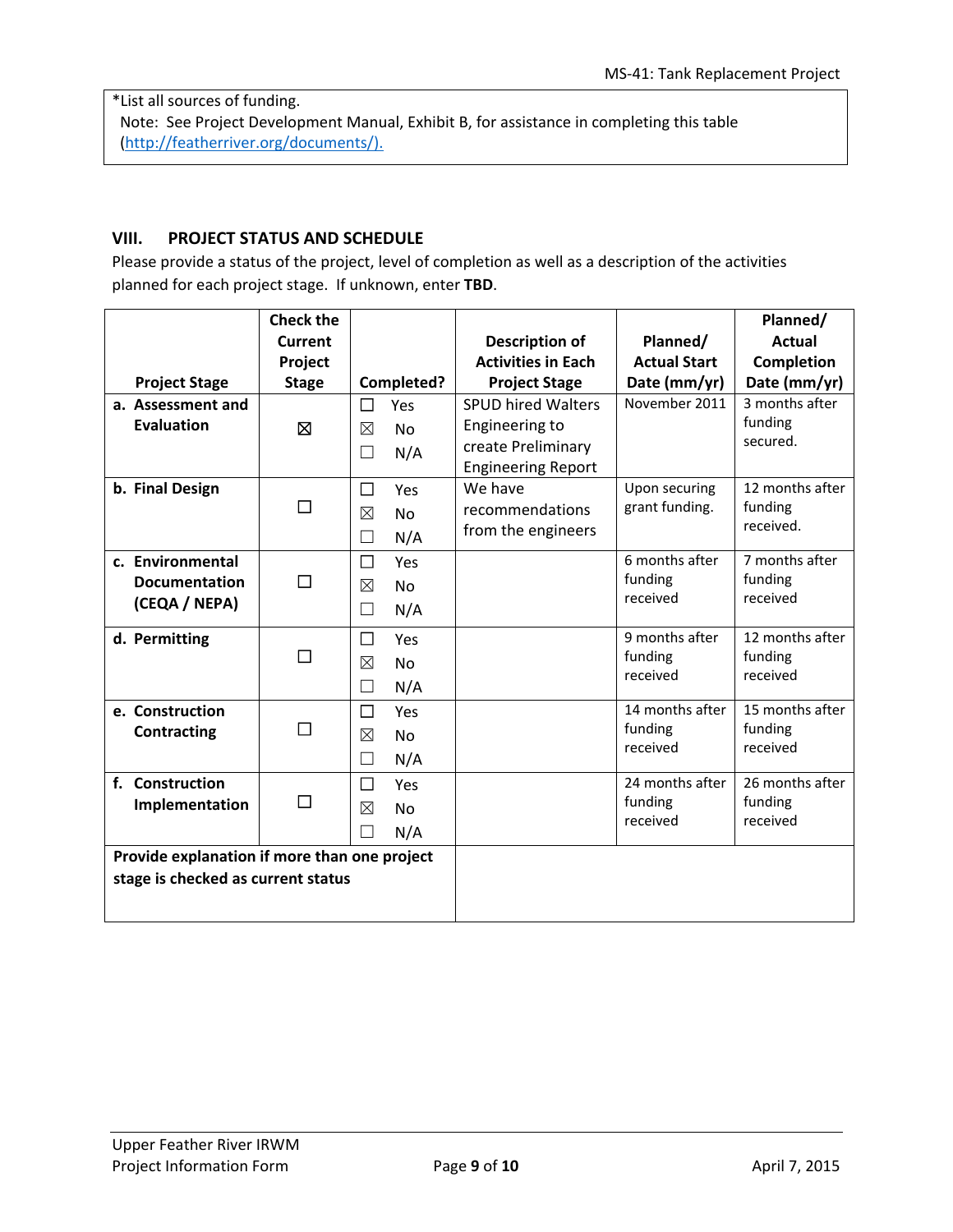# **IX. PROJECT TECHNICAL FEASIBILITY**

Please provide any related documents (date, title, author, and page numbers) that describe and confirm the technical feasibility of the project. See www.featherriver.org/catalog/index.php for documents gathered on the UFR Region.

| a.                                                                                                                                                                                                                                                                                                                                                                | List the adopted planning documents the proposed<br>project is consistent with or supported by (e.g. General<br>Plans, UWMPs, GWMPs, Water Master Plan, Habitat |                                                                                                                                                                                                                                                                                                                                                                       |
|-------------------------------------------------------------------------------------------------------------------------------------------------------------------------------------------------------------------------------------------------------------------------------------------------------------------------------------------------------------------|-----------------------------------------------------------------------------------------------------------------------------------------------------------------|-----------------------------------------------------------------------------------------------------------------------------------------------------------------------------------------------------------------------------------------------------------------------------------------------------------------------------------------------------------------------|
|                                                                                                                                                                                                                                                                                                                                                                   | Conservation Plans, TMDLs, Basin Plans, etc.).<br>b. List technical reports and studies supporting the                                                          | Water System Upgrades                                                                                                                                                                                                                                                                                                                                                 |
|                                                                                                                                                                                                                                                                                                                                                                   | feasibility of this project.                                                                                                                                    | <b>Preliminary Engineering Report</b><br><b>Walters Engineering</b>                                                                                                                                                                                                                                                                                                   |
| c.                                                                                                                                                                                                                                                                                                                                                                | Concisely describe the scientific basis (e.g. how much<br>research has been conducted) of the proposed project in<br>300 words or less.                         | Adding the 300,000-gallon storage tank<br>will ensure OSHA compliance and that<br>NFPA and AWWA codes are met. The<br>project's improved efficiency will<br>improve groundwater management,<br>and provide safe drinking water to 134<br>households, businesses, and facilities,<br>as well as a larger, more reliable water<br>supply for emergency fire protection. |
|                                                                                                                                                                                                                                                                                                                                                                   | d. Does the project implement green technology (e.g.<br>alternate forms of energy, recycled materials, LID<br>techniques, etc.).                                | $\Box$ Yes $\Box$ No<br>$\boxtimes$ N/A<br>If yes, please describe.                                                                                                                                                                                                                                                                                                   |
| e.                                                                                                                                                                                                                                                                                                                                                                | Are you an Urban Water Supplier <sup>1</sup> ?                                                                                                                  | $\boxtimes$ No<br>Yes<br>$\Box$ N/A                                                                                                                                                                                                                                                                                                                                   |
| f.                                                                                                                                                                                                                                                                                                                                                                | Are you are an Agricultural Water Supplier <sup>2</sup> ?                                                                                                       | Yes<br>$\boxtimes$ No<br>$\Box N/A$                                                                                                                                                                                                                                                                                                                                   |
| g.                                                                                                                                                                                                                                                                                                                                                                | Is the project related to groundwater?                                                                                                                          | $\Box$ No<br>$\Box$ N/A<br>$\boxtimes$ Yes<br>If yes, please indicate which<br>groundwater basin.<br>RR Springs is located in the Sierra Valley<br>(5-12) groundwater basin                                                                                                                                                                                           |
| Urban Water Supplier is defined as a supplier, either publicly or privately owned, providing water for<br>municipal purposes either directly or indirectly to more than 3,000 customers or supplying more than<br>3,000 acre-feet of water annually.<br>Agricultural Water Supplier is defined as a water supplier, either publicly or privately owned, providing |                                                                                                                                                                 |                                                                                                                                                                                                                                                                                                                                                                       |

water to 10,000 or more irrigated acres, excluding the acreage that receives recycled water.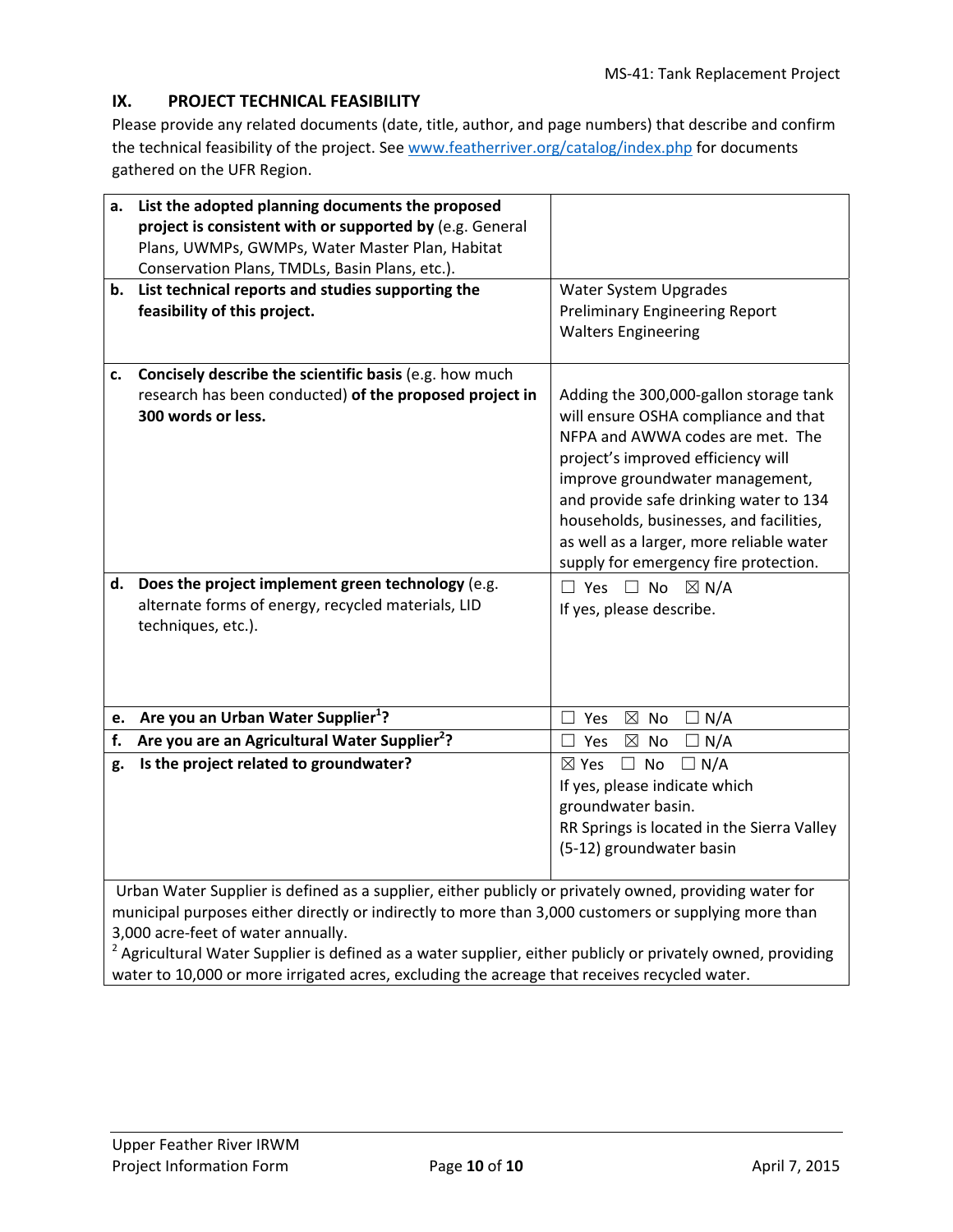# Climate Change – Project Assessment Checklist

This climate change project assessment tool allows project applicants and the planning team to assess project consistency with Proposition 84 plan standards and RWMG plan assessment standards. The tool is a written checklist that asks GHG emissions and adaptation/resiliency questions.

Name of project: MS‐41: Tank Replacement Project

Project applicant: Sierraville Public Utility District

# GHG Emissions Assessment

# **Project Construction Emissions**

*(If you check any of the boxes, please see the attached worksheet)*

 $\boxtimes$  The project requires nonroad or off-road engines, equipment, or vehicles to complete.

 $\boxtimes$  The project requires materials to be transported from outside of the UFR watershed.

 $\boxtimes$  The project requires workers from outside of the UFR watershed.

The project is expected to generate GHG emissions for other reasons.

The project does not have a construction phase and/or is not expected to generate GHG emissions during the construction phase.

# **Operating Emissions**

*(If you check any of the boxes, please see the attached worksheet)*

The project requires energy to operate.

The project will generate electricity.

 $\Box$  The project will proactively manage forests to reduce wildfire risk.

The project will affect wetland acreage.

The project will include new trees.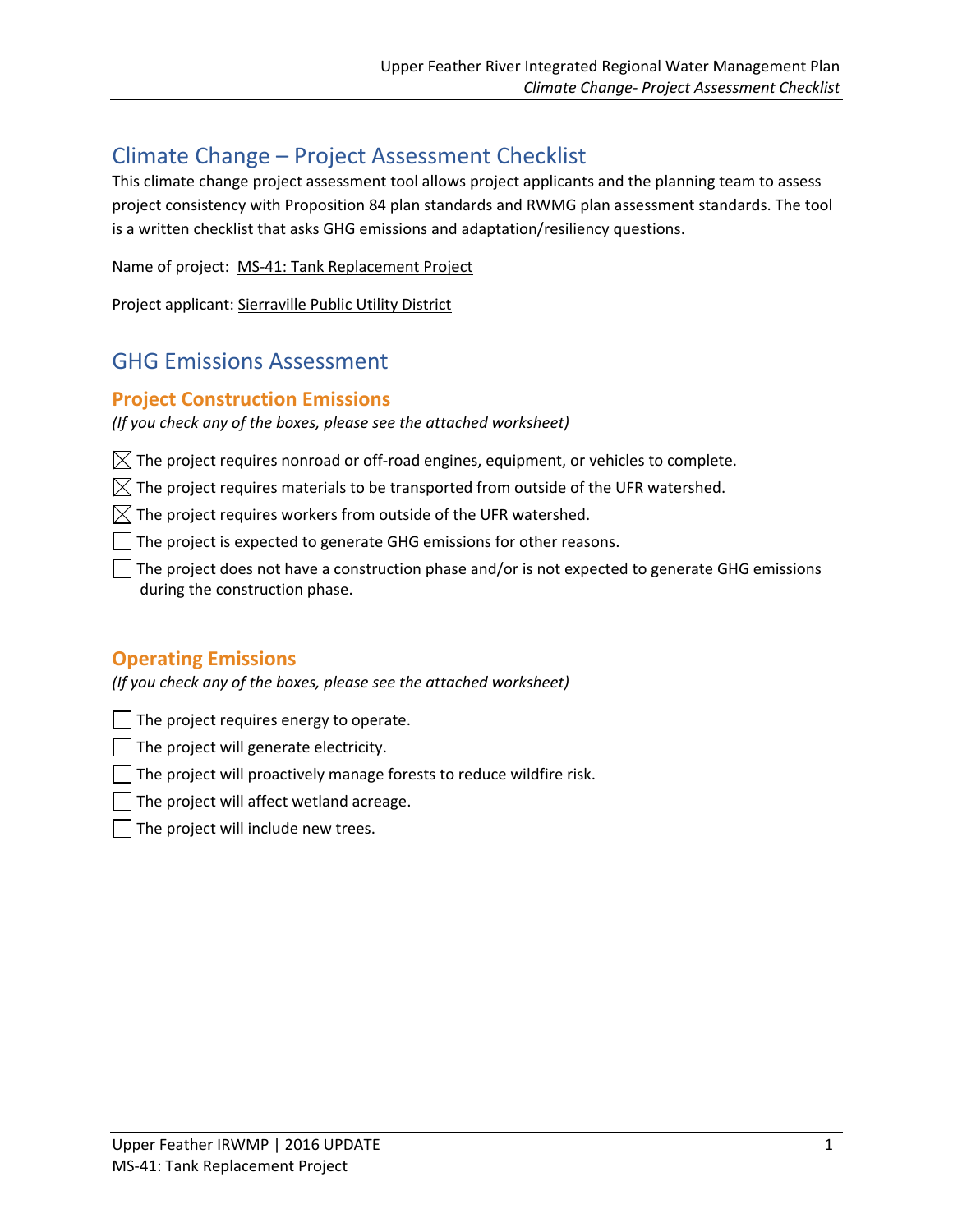# Adaptation & Resiliency Assessment

# **Water Supply**

Describe how the project makes the watershed (more/less) resilient to one or more of the following high priority water supply vulnerability issues:

|  | $\boxtimes$ Not applicable |
|--|----------------------------|
|  |                            |

Reduced snowmelt

Unmet local water needs (drought)

Increased invasive species

# **Water Demand**

Describe how the project makes the watershed (more/less) resilient to one or more of the following high priority water demand vulnerability issues:

<u> 1989 - Andrea Barbara, amerikana amerikana amerikana amerikana amerikana amerikana amerikana amerikana amerik</u>

 $\boxtimes$  Not applicable

Increasing seasonal water use variability

Unmet in-stream flow requirements

Climate‐sensitive crops

Groundwater drought resiliency

Water curtailment effectiveness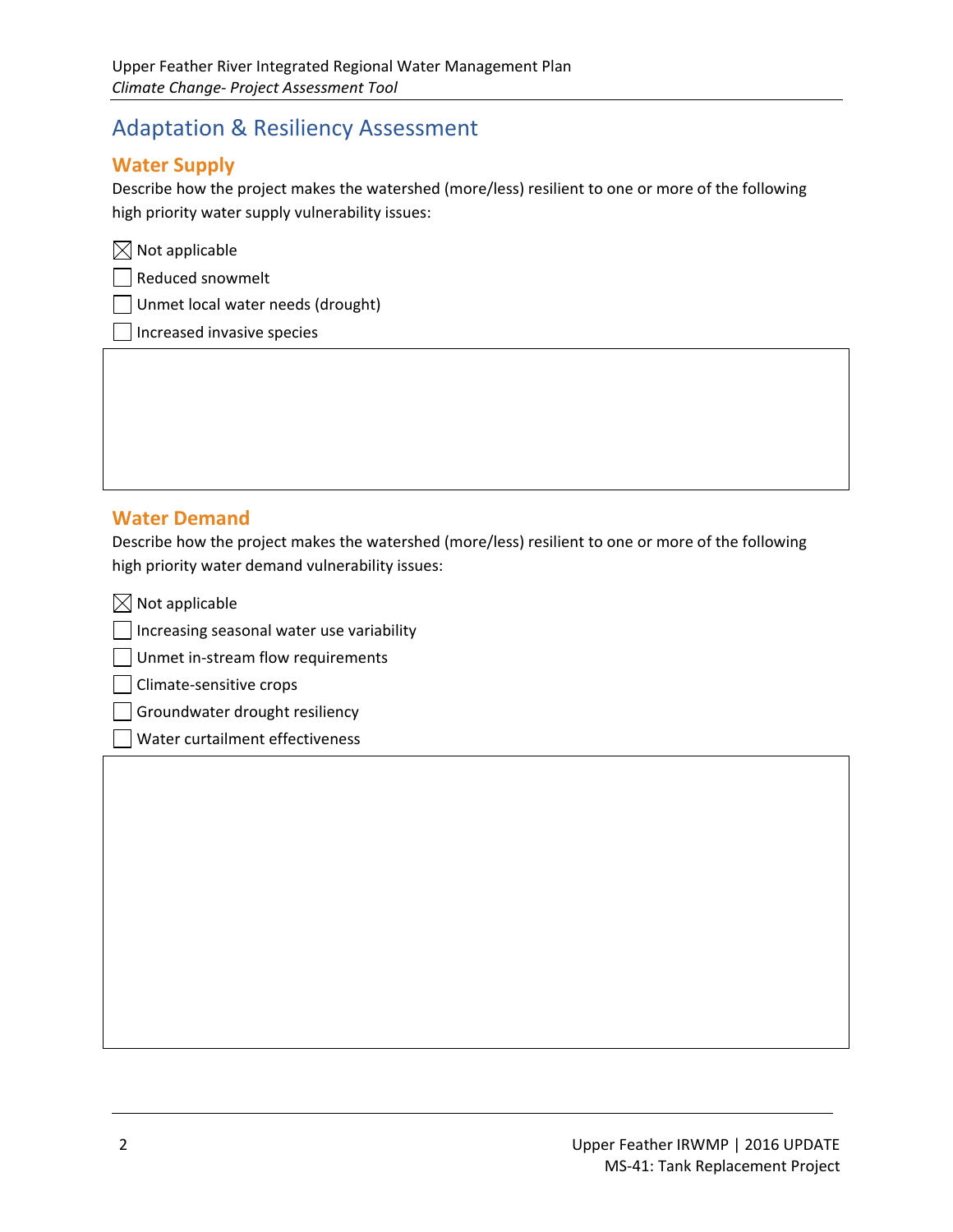# **Water Quality**

Describe how the project makes the watershed (more/less) resilient to one or more of the following high priority water quality vulnerability issues:

| $\boxtimes$ Not applicable                                                                                                                                  |
|-------------------------------------------------------------------------------------------------------------------------------------------------------------|
| Increasing catastrophic wildfires                                                                                                                           |
| Eutrophication (excessive nutrient pollution in a waterbody, often followed by algae blooms and<br>other related water quality issues)                      |
| Seasonal low flows and limited abilities for waterbodies to assimilate pollution                                                                            |
| $\vert$ $\vert$ Water treatment facility operations                                                                                                         |
| Unmet beneficial uses (municipal and domestic water supply, water contact recreation, cold<br>freshwater habitat, spawning habitat, wildlife habitat, etc.) |

# **Flooding**

Describe how the project makes the watershed (more/less) resilient to one or more of the following high priority flooding vulnerability issues:

 $\boxtimes$  Not applicable

 $\Box$  Aging critical flood protection

Wildfires

Critical infrastructure in a floodplain

Insufficient flood control facilities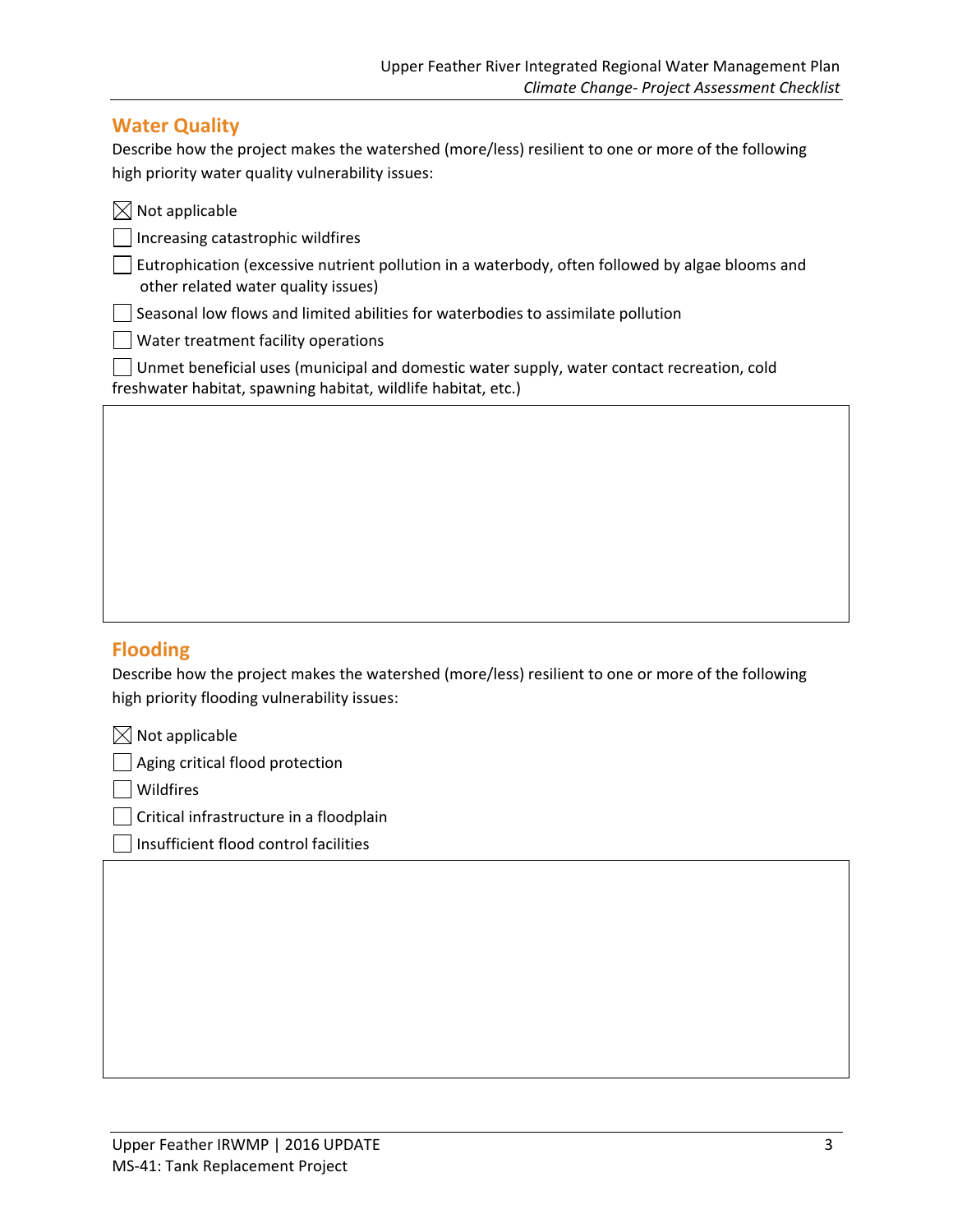# **Ecosystem and Habitat**

Describe how the project makes the watershed (more/less) resilient to one or more of the following high priority ecosystem and habitat vulnerability issues:

| $\boxtimes$ Not applicable                 |  |
|--------------------------------------------|--|
| Climate-sensitive fauna or flora           |  |
| $\vert$ Recreation and economic activity   |  |
| Quantified environmental flow requirements |  |
| Erosion and sedimentation                  |  |
| Endangered or threatened species           |  |
| Fragmented habitat                         |  |

# **Hydropower**

Describe how the project makes the watershed (more/less) resilient to one or more of the following high priority hydropower vulnerability issues:

<u> 1989 - Andrea Barbara, amerikana amerikana amerikana amerikana amerikana amerikana amerikana amerikana amerik</u>

 $\boxtimes$  Not applicable

Reduced hydropower output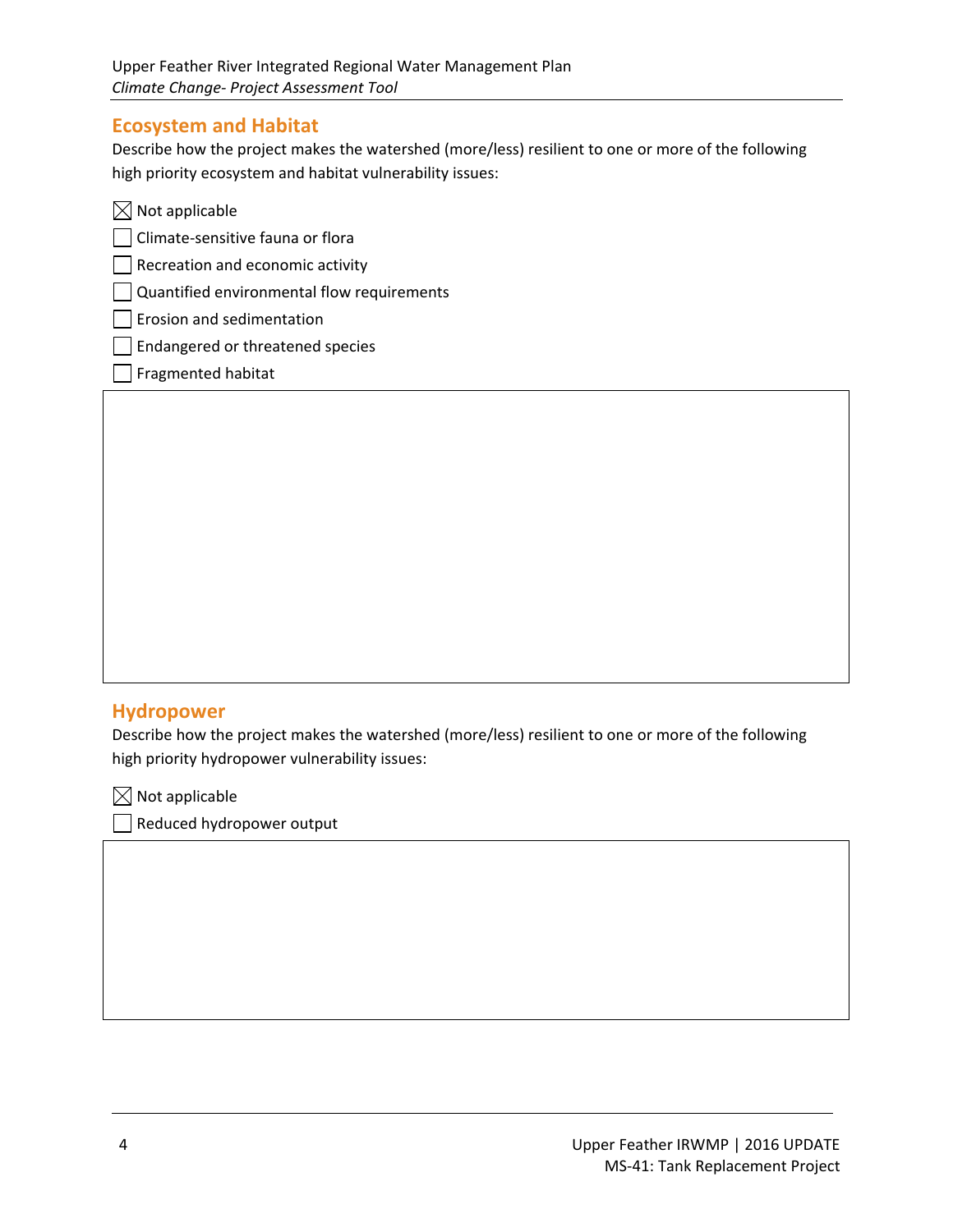### Upper Feather River IRWMP Project Assessment ‐ GHG Emissions Analysis

#### MS‐41: Tank Replacement Project

### **GHG Emissions Analysis**

**Project Construction Emissions**

X The project requires non-road or off-road engines, equipment, or vehicles to complete. If yes:

|                         | Maximum    |                        |                           |
|-------------------------|------------|------------------------|---------------------------|
|                         | Number Per | Total 8-Hour Days in   |                           |
| Type of Equipment       | Day        | Operation              | Total MTCO <sub>2</sub> e |
| Cranes                  |            | 5                      |                           |
| Rough Terrain           |            |                        |                           |
| Forklifts               |            | 10                     | 3                         |
| Other Construction      |            |                        |                           |
| Equipment               |            | 12                     |                           |
| <b>Crawler Tractors</b> | 1          |                        |                           |
| Tractors/Loaders/Bac    |            |                        |                           |
| khoes                   | 1          | 5                      |                           |
|                         |            |                        |                           |
|                         |            |                        |                           |
|                         |            |                        |                           |
|                         |            |                        |                           |
|                         |            |                        |                           |
|                         |            | <b>Total Emissions</b> | 10                        |

The project requires materials to be transported from outside of the UFR watershed. If yes:

| ŏ                      |                     |                           |
|------------------------|---------------------|---------------------------|
| <b>Round Trips</b>     | (Miles)             | Total MTCO <sub>2</sub> e |
| <b>Total Number of</b> | Distance            |                           |
|                        | <b>Average Trip</b> |                           |

The project requires workers from outside of the UFR watershed. If yes:

| Average Number<br>of Workers | of Workdays | Total Number   Distance Traveled<br>I(Miles) | Total MTCO <sub>2</sub> e |  |
|------------------------------|-------------|----------------------------------------------|---------------------------|--|
|                              | 40'         | 60                                           |                           |  |

The project is expected to generate GHG emissions for other reasons. If yes, explain:

The project does not have a construction phase and/or is not expected to generate GHG emissions during the construction phase.